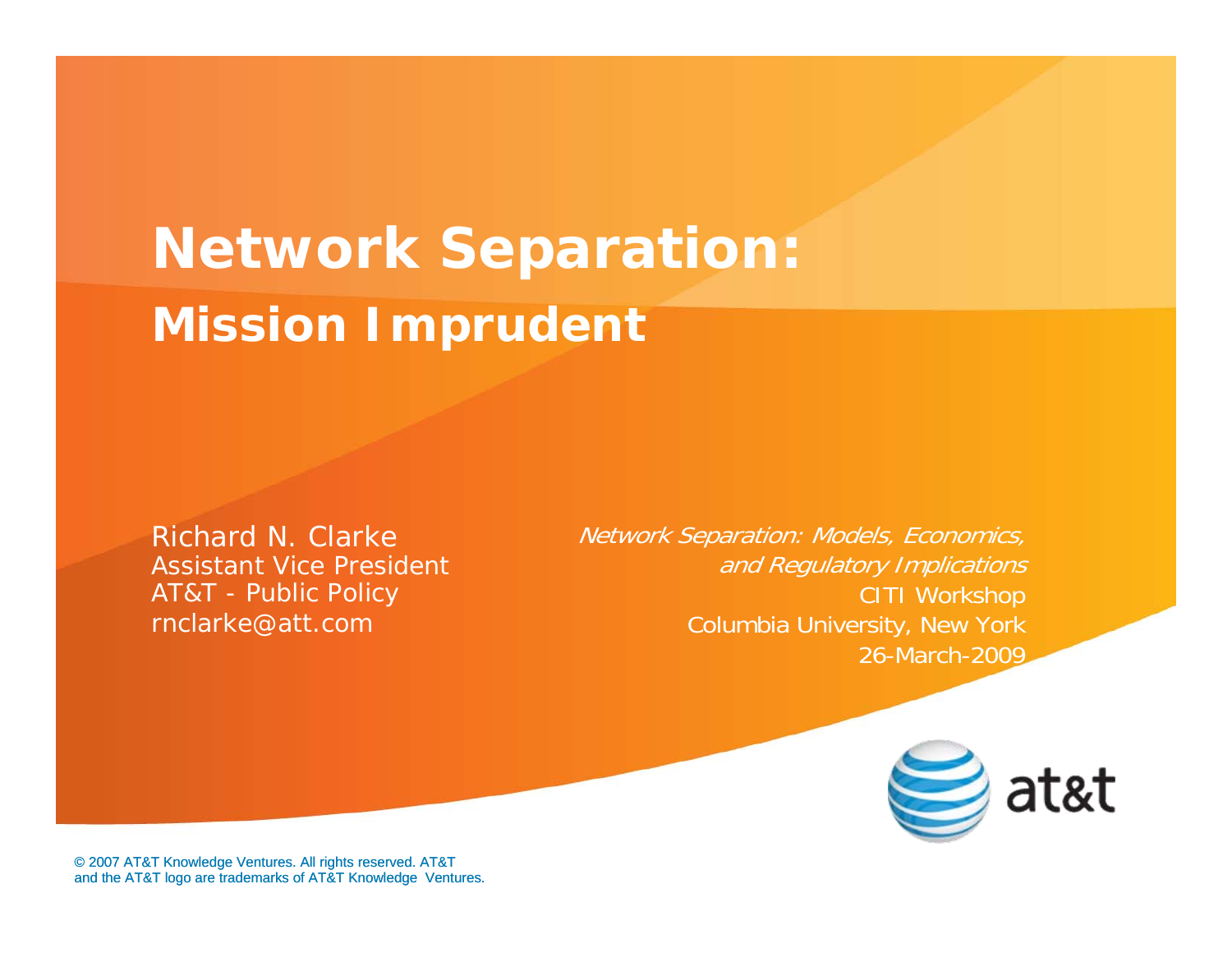### **Overview of presentation**

- Theory behind network separation
- Requirements for different flavors of network separation
- $\mathbb{R}^n$  History of telecom network separation in the U.S. and postmortem of its effects
- **Lessons for the future**

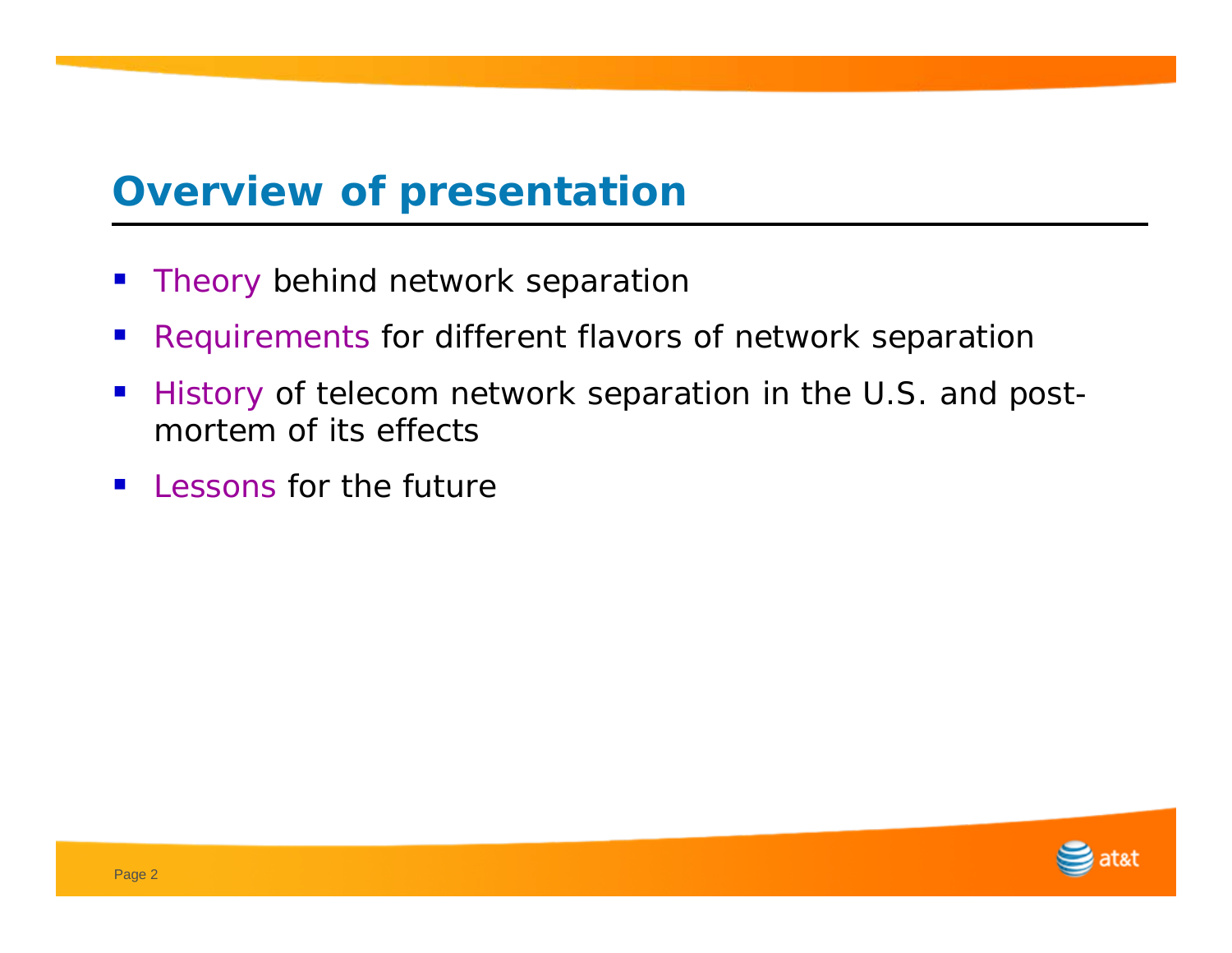#### **Theory**

- Networks are divided into two segments:
	- **STATE** Monopoly segment
	- **Competitive (or potentially competitive) segment**
- Separate (structurally/functionally/financially) these two segments
	- **Competition will blossom in the competitive segment**
	- **STATE** Regulation will discipline the monopoly segment
	- Get the best of both worlds
- In telecom, the monopoly segment is believed to be access, and competitive segment is believed to be most else

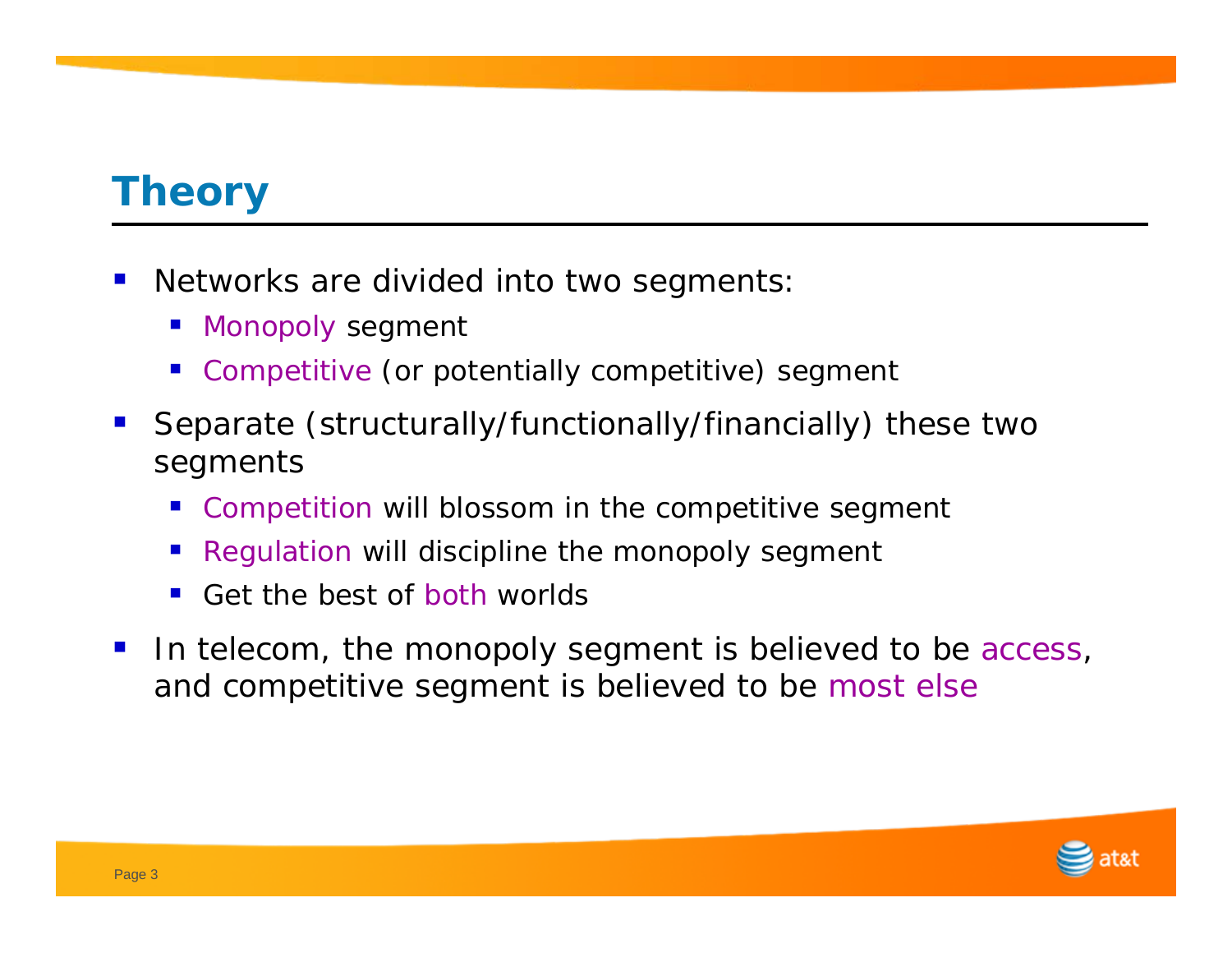### **Practice**

- To implement separation, must establish:
	- **STATE** Physical network demarcation points
	- **STATE Interface specifications**
	- ■ Cost allocation processes
	- **STATE** Pricing regulation/restrictions
	- Compliance monitoring and enforcement processes
	- **STATE**  Process to continually adjust plan to reflect changing technical, competitive or economic conditions
- $\mathbb{R}^3$ ■ None of these tasks are quick, simple or cheap – or without possibly severe undesirable consequences

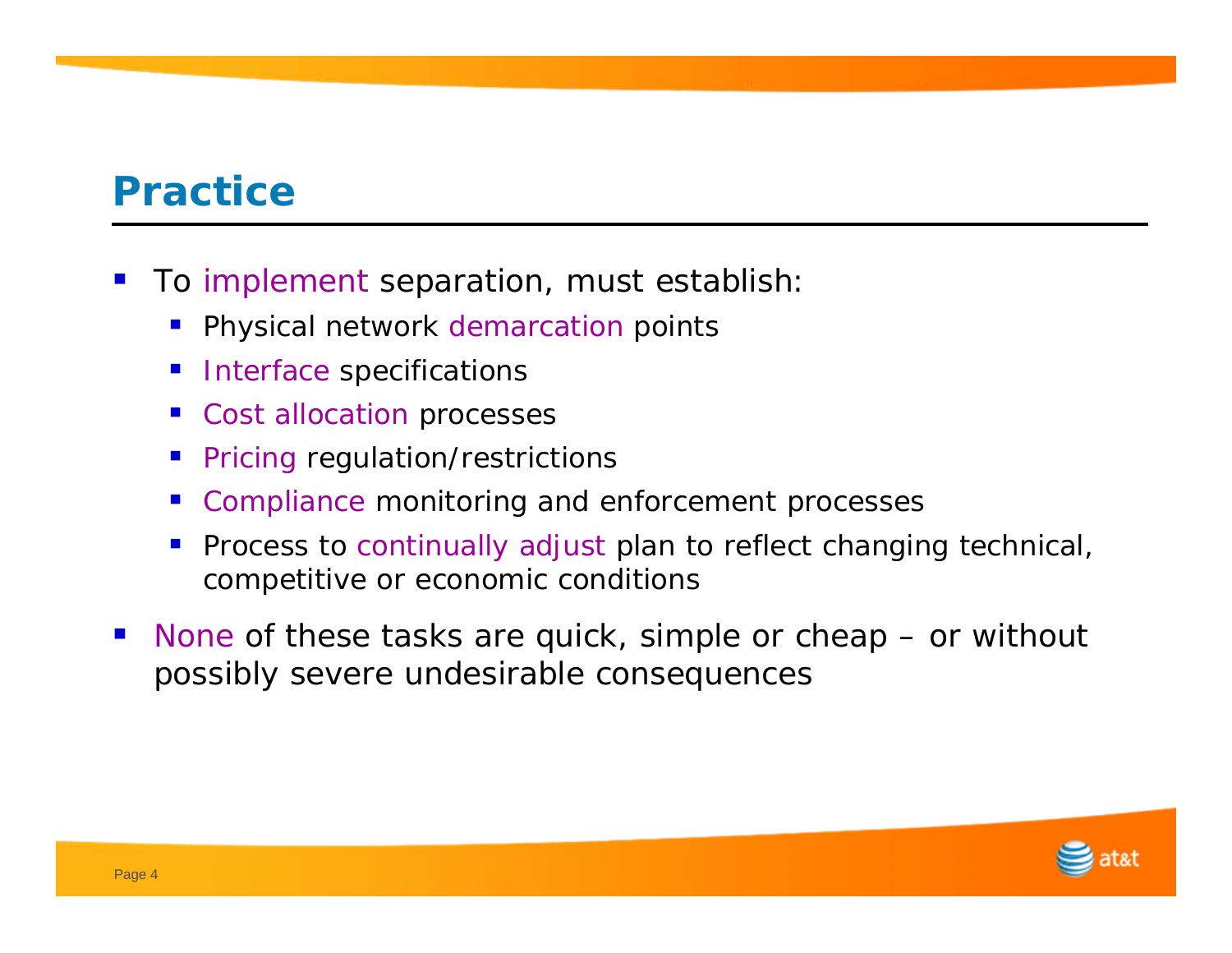# **Physical network demarcation**



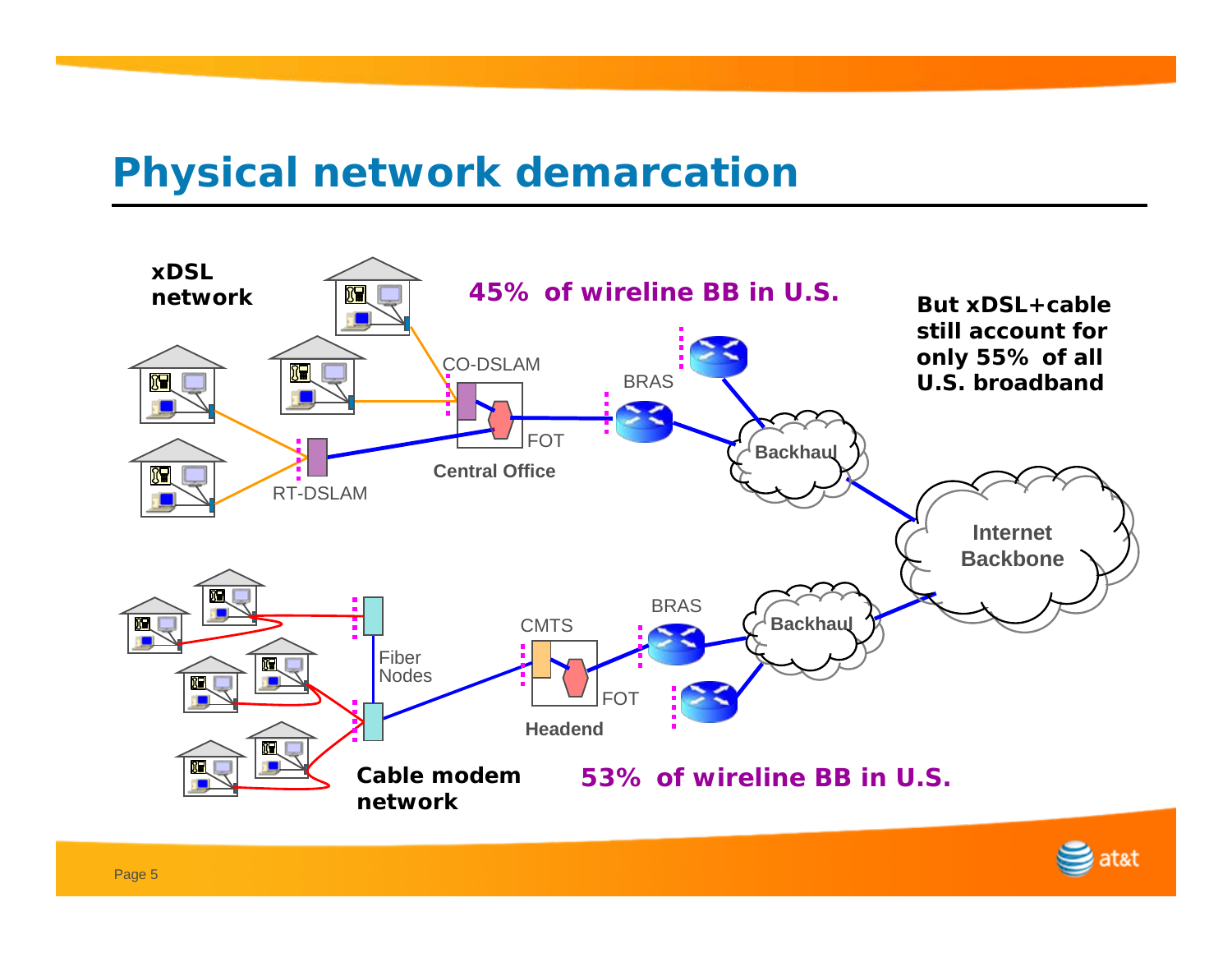#### **Demarcation neutrality**



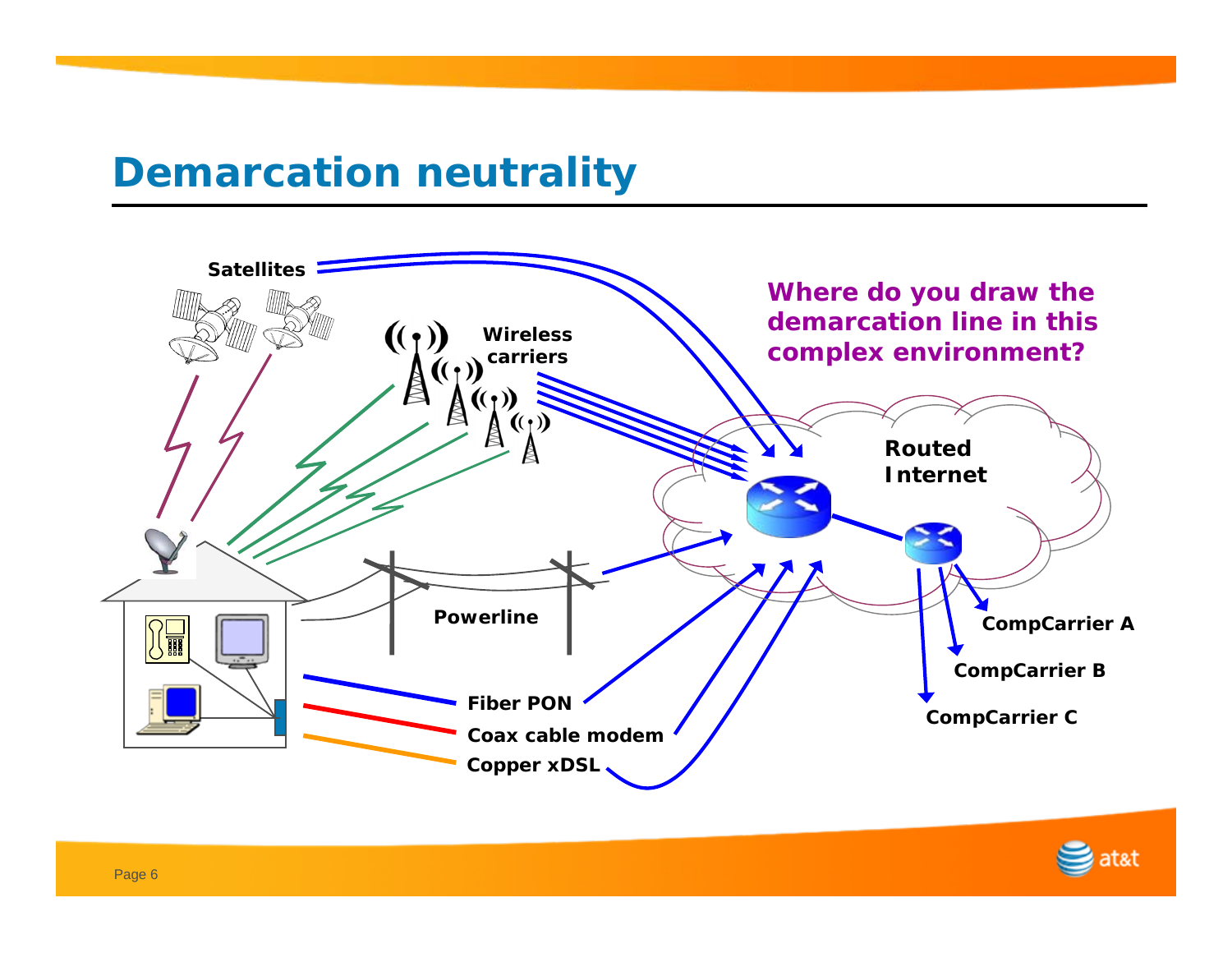#### **Interfaces**

- Location, number, geographic scope and nature of pointsof-interface
- **The Co**  Operations support systems to support nondiscriminatory access to wholesale:
	- $\mathcal{L}_{\mathcal{A}}$ Ordering
	- Provisioning
	- $\mathcal{L}_{\mathcal{A}}$ Maintenance
	- Billing
- ■ Rules for how affiliates may interface with wholesale entity
- Financial responsibility for interfaces and OSS development

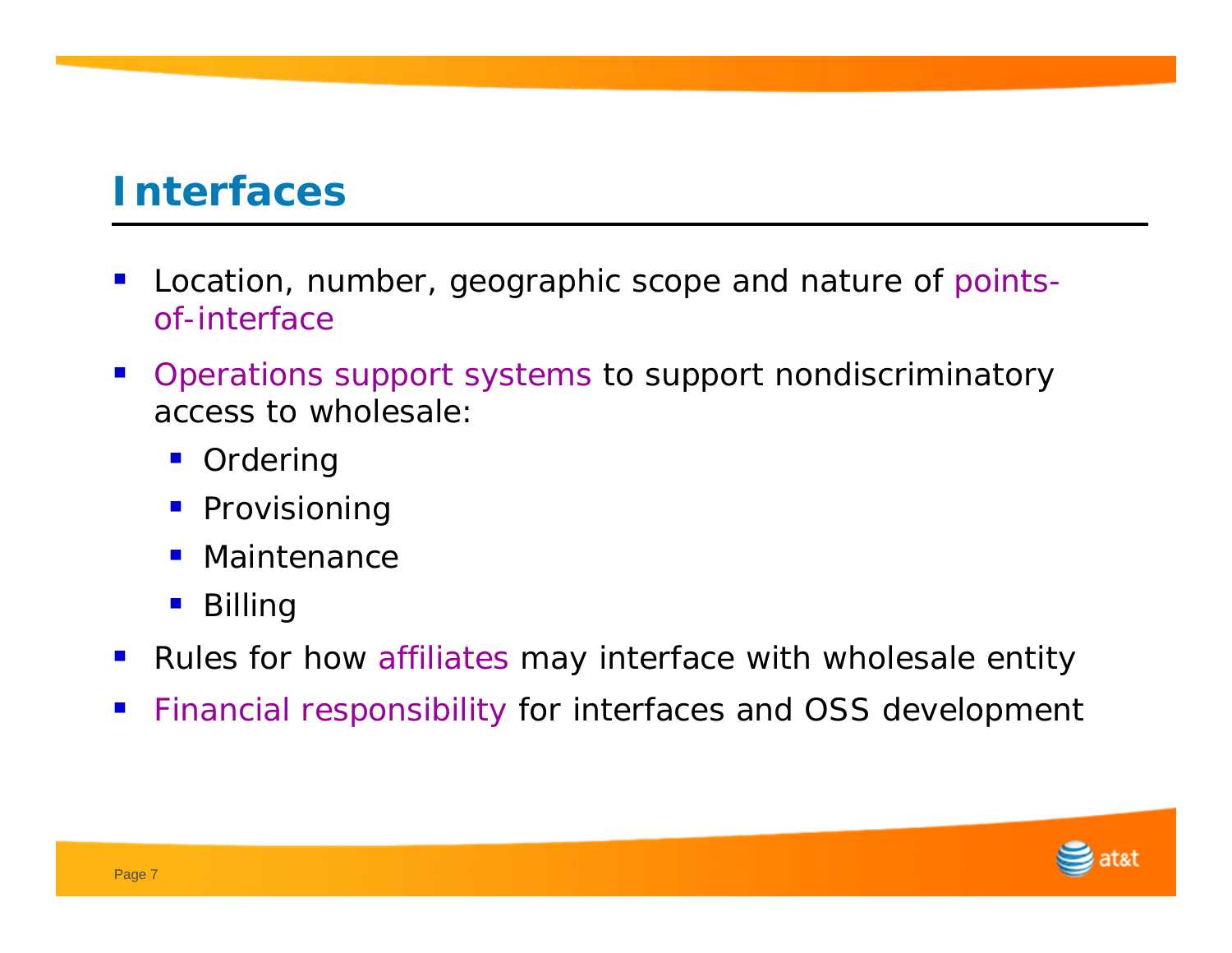# **Cost allocation**

- Many costs are joint or common between wholesale and retail entities
	- **Corporate overheads**
	- Cables and structures (e.g., poles, trenches, ducts)
	- Line-sharing
		- **Voice/data: low and high frequency spectrum**
		- **Data/video:** spectrum quantity, location and transmission priority
- **These costs will need to be allocated among users**
- Economic theory provides little or no basis for determining such allocations
- Any allocation choice will be arbitrary

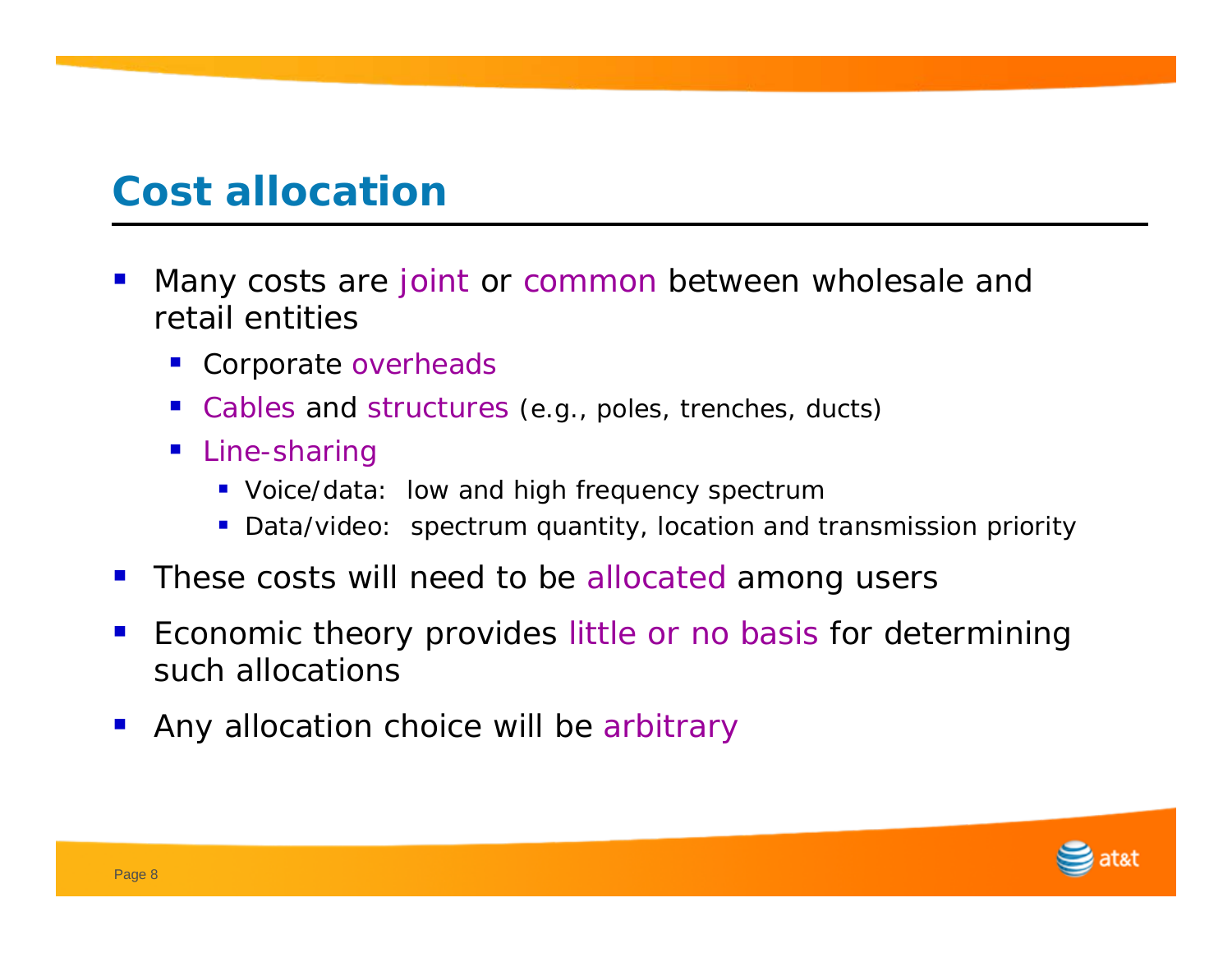# **Pricing regulation**

- Need to establish a regulatory framework to govern pricing by the wholesale affiliate (presumably with SMP)
	- **STATE** Each type of regime (e.g., RoR, price cap, LRIC) has issues
	- **Service Service** Pricing regulation creates big investment incentive challenges
- Purpose of separation generally is to enable deregulation of the retail affiliate
	- **Service Service** Rarely seems to take place in a complete or timely manner
	- **Service Service**  Competitors and regulators typically have ancillary interests in maintaining regulation regardless of competition

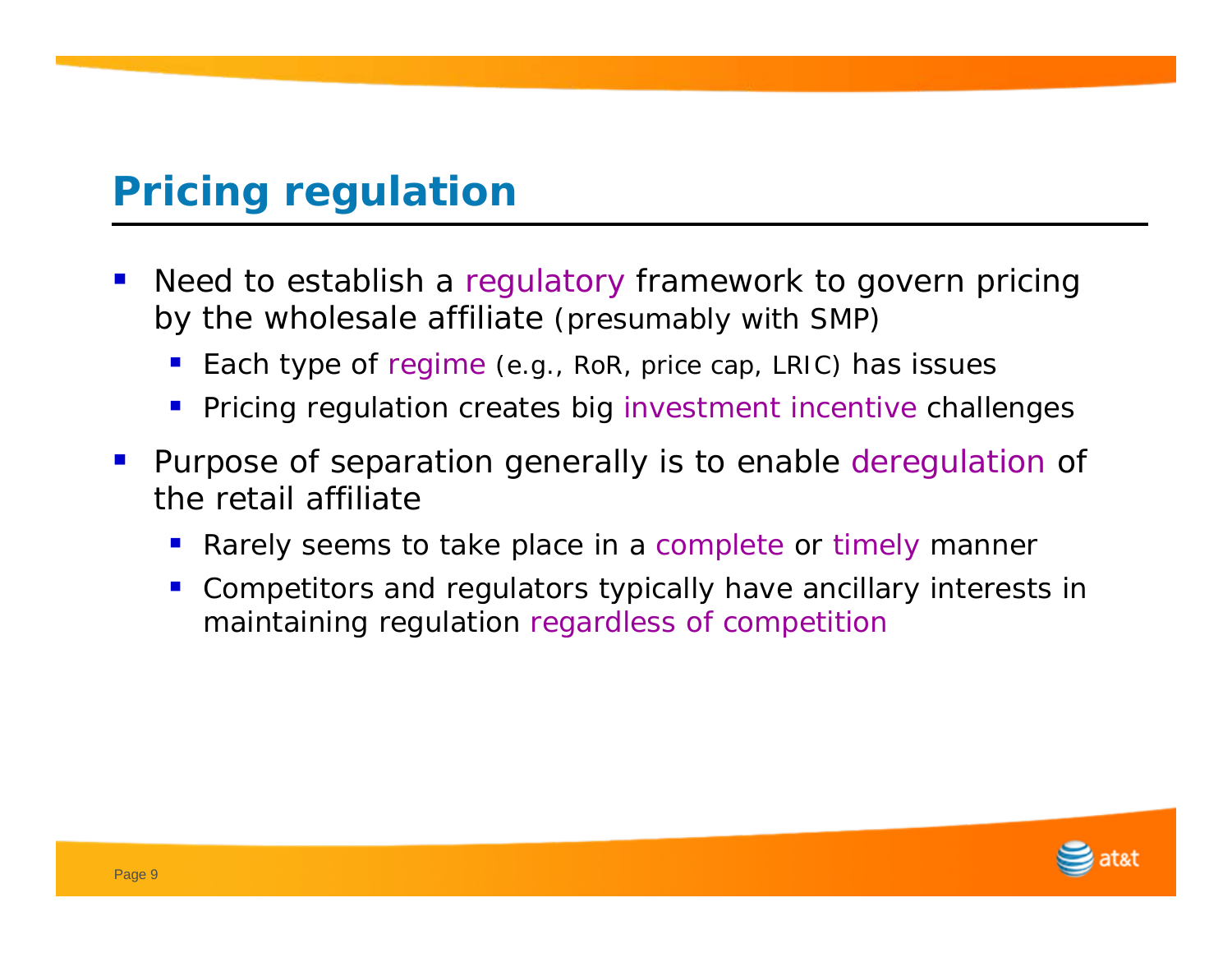# **Compliance**

- Separations regimes must be monitored
	- $\mathcal{L}_{\mathcal{A}}$ Development of a set of performance metrics
	- $\mathcal{L}_{\mathcal{A}}$  Process for monitoring/reporting levels of adherence to these performance standards
- Enforcement processes must be established to:
	- Encourage desired behavior
	- Not be delegated to third parties

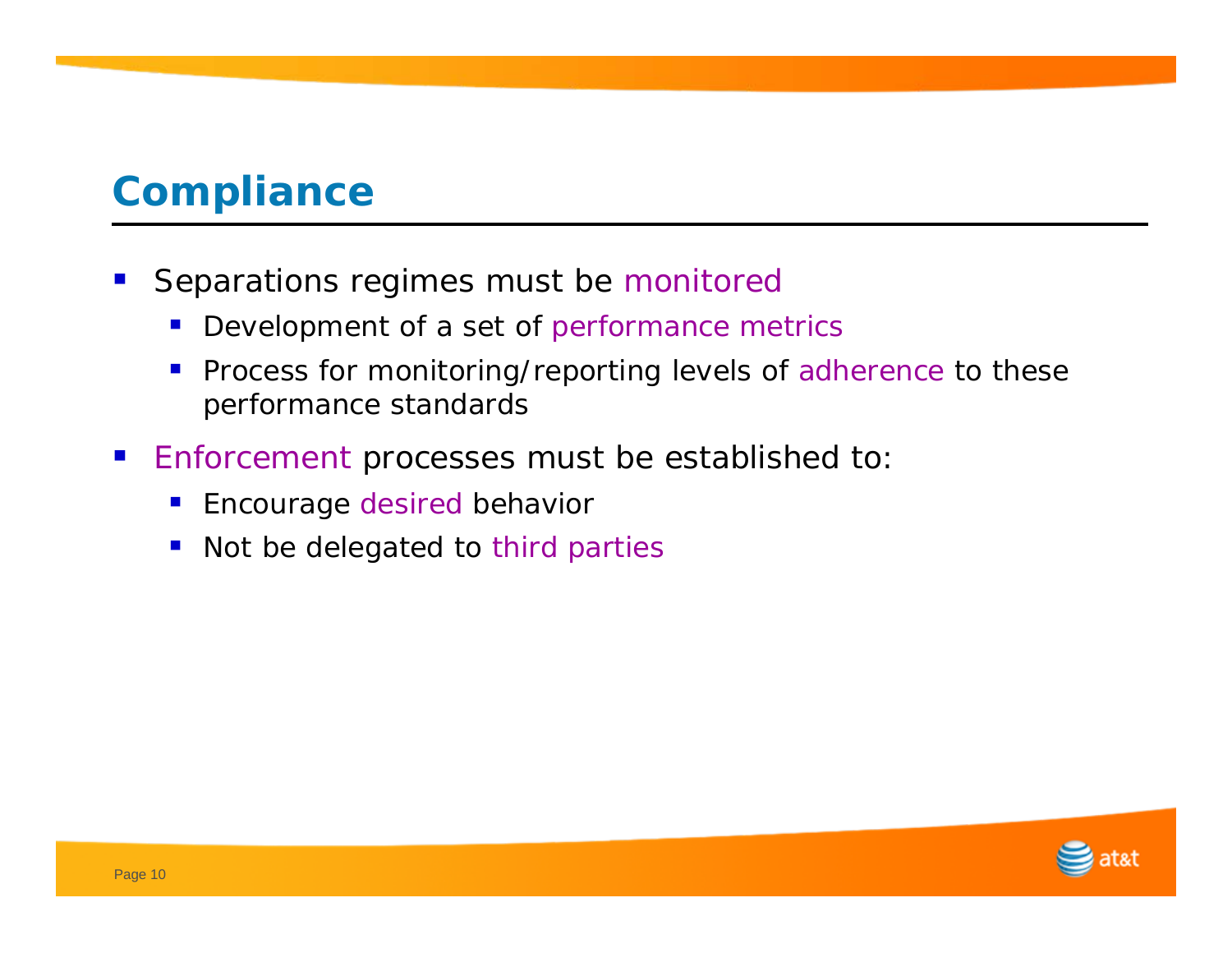# **Revision**

- "Optimal" separations plans must change constantly to reflect new developments in technology, competition and customer demand
	- **Service Service** Revisions must be timely, and not delayed
	- **Service Service** But any revision is costly to all affected parties
- History of U.S. separations regimes
	- 1984: local/LD voice separation at line side of Class 4 switch
	- 1981-2000: CI2 accounting separation for enhanced services
	- $\blacksquare$ 1992: expanded interconnection at trunk side of Class 5 switch
	- $\mathcal{L}_{\mathcal{A}}$ 1996: DSL access and line sharing at central office MDF
	- **Service Service** ■ 2000-2008: Section 272 separation for RBOC LD or info services
	- ■ 2000: Bitstream or subloop access to remote terminal-based DSL
	- **Service Service** 2003: Bitstream access requirement revoked
	- **Service Service** 2005: DSL line sharing not required